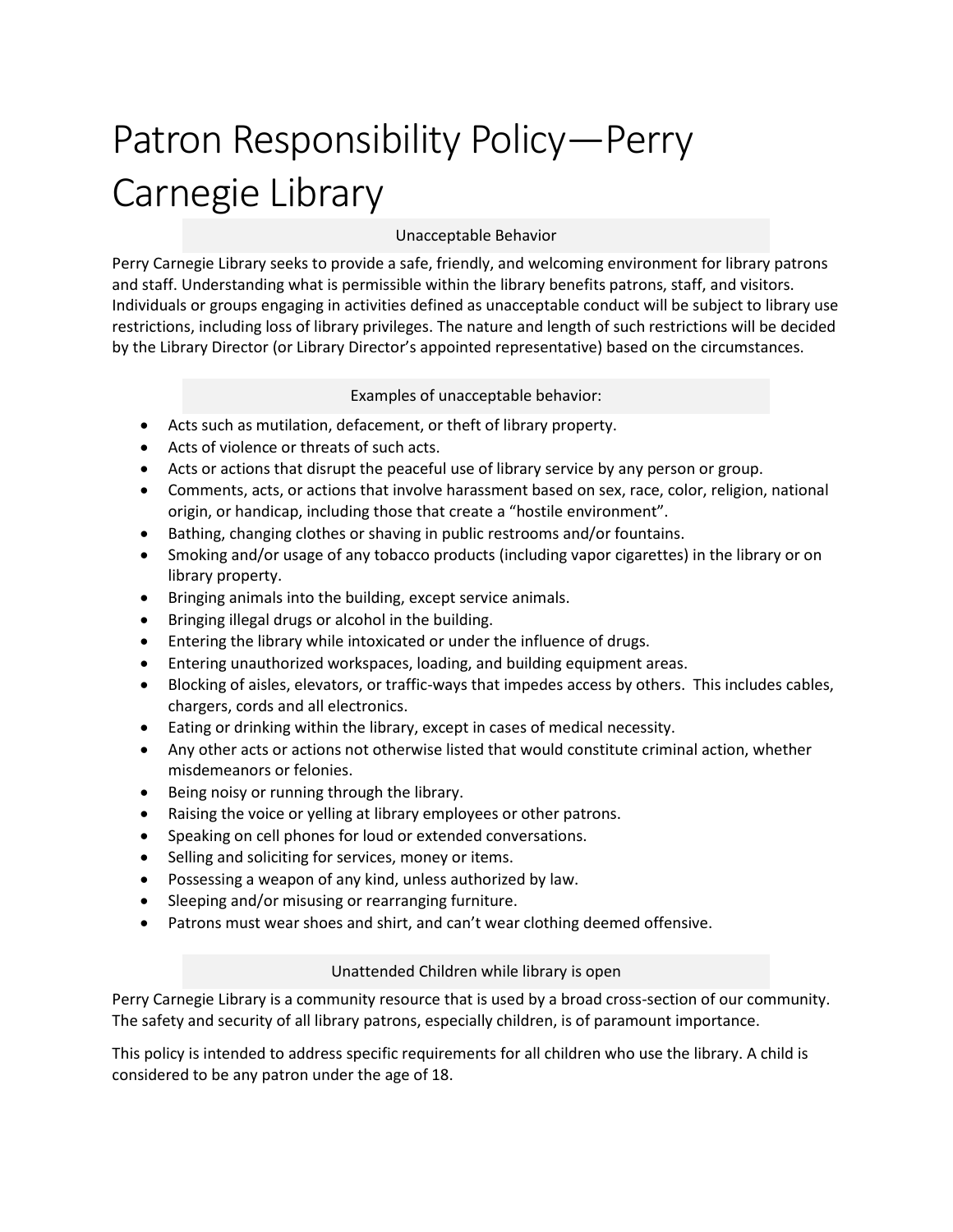The responsibility to supervise a child using the library rests at all times with that child's parent, legal guardian, or caregiver (hereafter referred to as "responsible adult(s)").

Since the age of the caregiver is not limited to those aged 18 or over, the library reserves the right to limit or prohibit childcare in the library. The determination will be based on the length of the visit, and the age and behaviors of the caregiver and those they are watching. Library staff and administration are present to assist all patrons with their information needs, assist with reader's advisory, circulation functions and perform tasks that make for a pleasant patron experience. Library staff is not intended to replace responsible adults.

When children attend activity programs, they are directly supervised by library staff only during the scheduled time of the program and only in the room or area where the program is presented.

Library staff can only provide very limited supervision. It is recommended that children of all ages be accompanied to the library by their responsible adult.

| Ages 7 and younger | Must be continually attended by a responsible adult and in a direct     |
|--------------------|-------------------------------------------------------------------------|
|                    | line of vision at all times while in the library; the responsible adult |
|                    | must be on the same floor of the library.                               |
| Ages 8-10          | A responsible adult must accompany children between the ages of         |
|                    | eight and ten but does not need to continually attend them so long as   |
|                    | they are present and available in the building.                         |
| Ages 11-12         | May be in the building without supervision for a limit of two hours per |
|                    | day.                                                                    |

Unaccompanied children at the library should have the telephone number of someone who can assist them in an emergency.

If a child is not able to leave the library on their own, then they should not be in the library without a responsible adult.

The Parents/Guardians are still responsible for the behavior of their children while they are using the library. Children are also bound by the Library Conduct Policy.

Library staff reserves the right to contact responsible adults to arrange a pick up for their children when they violate library policies.

If the responsible adult cannot be reached, or is unable or unwilling to pick up their children in a timely manner, library staff may require the children to remain seated under the supervision of a library staff member until the responsible adult arrives.

Staff will notify parents of the Library's, "Unattended Children Policy," when children are left unattended.

In the case of children exhibiting disruptive, noisy or destructive behavior, efforts will be made to locate a parent or caregiver. If one cannot be located, the police or another agency may be contacted by the staff.

Unattended Children during Programming